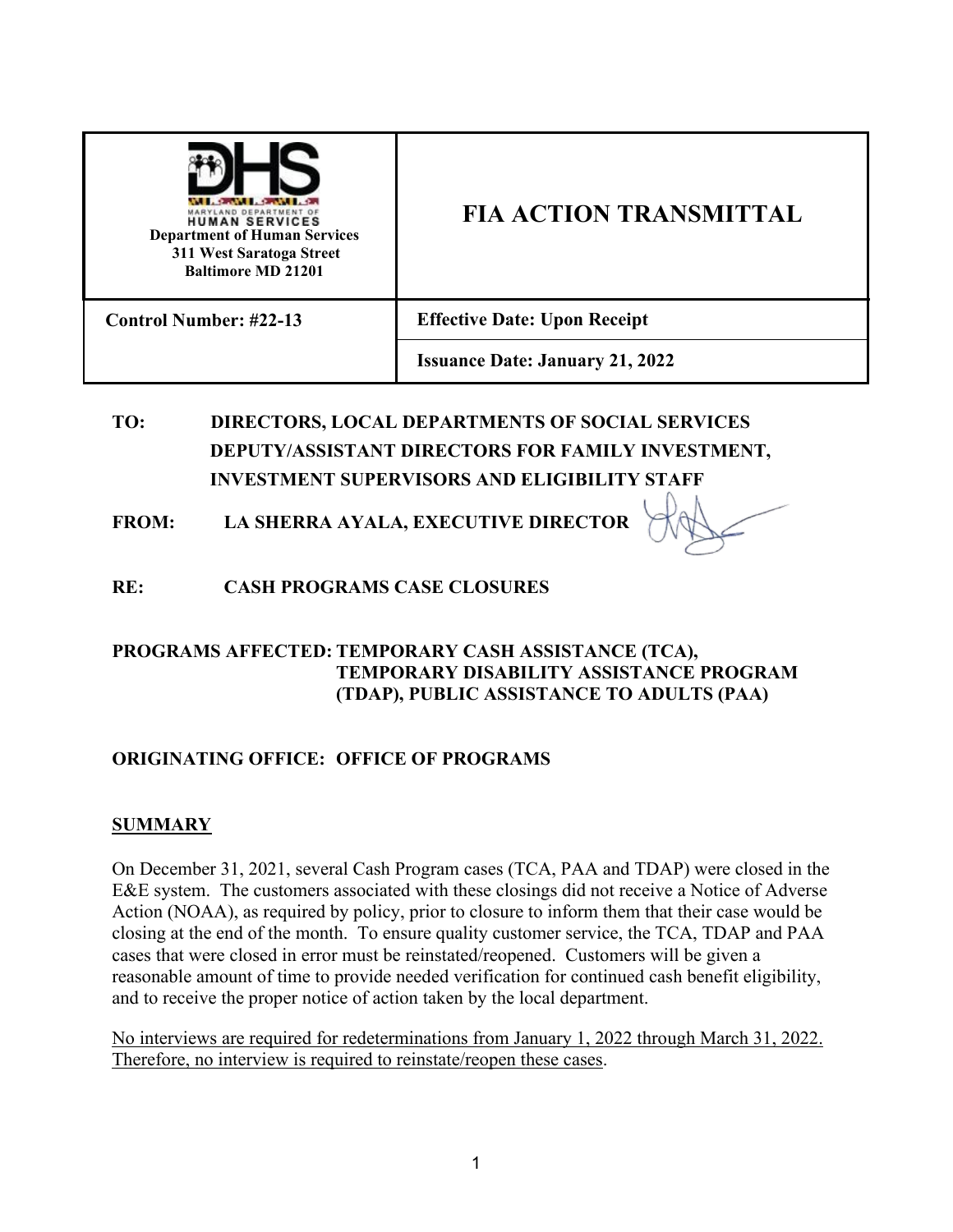Case reinstatement occurs within 30 days of case closure, and case reopening occurs after 30 days of the case closure. All cases that incorrectly closed on 12/31/2021 must be reinstated no later than 1/30/2022. If not reinstated by 1/30/2022, the cases will have to be reopened.

When the TDAP case is reinstated/reopened, it will reflect a certification end date of  $12/31/2022$ . This is correct. The E&E system will re-run eligibility for all TDAP cases in the month of June 2022 to identify reinstated/reopened TDAP Type 1 cases that did not provide the required verifications. The cases will be issued proper adverse action notice and will subsequently close on June 30, 2022.

# **REQUIRED ACTION:**

Cash cases that were closed in error on 12/31/2021, must be reinstated/reopened, and appropriate action must be taken if the SNAP case also closed in error.

Case Managers: See the TDAP reinstatement/reopen project document.

# **TDAP cases:**

- Case managers are to reinstate/reopen TDAP cases effective January 1, 2022.
- Extend the certification period for an additional six  $(6)$  months to  $6/30/2022$ . Extending the certification period will allow the LDSS case managers to request the required verifications and ensure customers have enough time to return verifications.
- Change the disability begin date to  $1/1/2022$  and the disability end date to 6/30/2022 for TDAP Type I Cases.
	- Create an Xpressions free form letter and use the following language:
		- We have reinstated/reopened your case effective  $1/1/2022$  with the use of self-attestation (self-reported disability). You have been certified through 6/30/2022. The local department will contact you to request additional medical information. This information must be provided by 6/30/2022 for your benefits to continue."
	- Add the following language to the 1052 document:
		- You have until 6/30/2022 to return the requested verifications to continue to receive TDAP benefits.
- Create an E&E alert for follow-up for the return of requested verifications.
- **Narrate all actions taken in E&E**. It must be clear that this case is part of the reinstatement/reopen project to reinstate/reopen TDAP cases that were incorrectly closed on 12/31/2021. The case was reinstated/reopened effective 1/1/2022, with the use of selfattestation in lieu of the 500 medical form. The certification period will be extended to 6/30/2022. If the customer returns verifications by 6/30/2022, update narration appropriately.
	- Use the example below to follow as a narration guide:

Example: TDAP Type 1 reinstated/reopened eff. 1/1/2022-6/30/2022 as a result of a TDAP reinstatement/reopen project. The case is reinstated/reopened effective 1/1/2022, with the use of self-attestation in lieu of the 500 medical form. The certification period will be extended to 6/30/2022.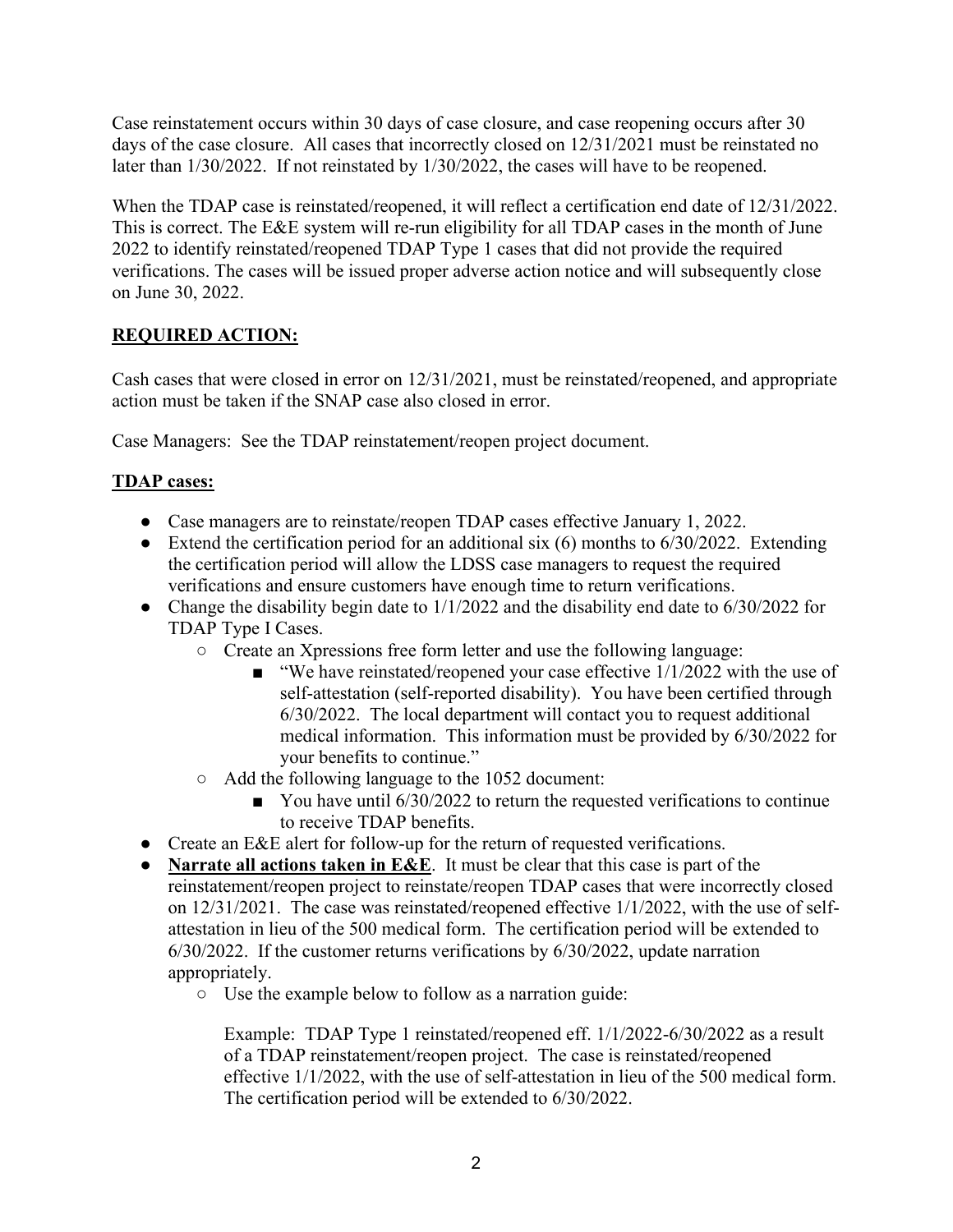1/18/2022: 1052 sent requesting the medical form. An E&E alert was created to follow-up for the return of requested verifications.

- **The local department must request the following information, and the customer must provide verification by the end of the extended certification period:** 
	- a 500 medical form that shows 12 months or more of a disability (or results in death),
	- a pending application or appeal for SSA benefits,
	- verification of any earned and/or unearned income,
	- and a signed 340 IAR reimbursement form in order for the TDAP benefits to continue beyond 6/30/2022.

If the customer does not provide the above listed information by the end of the extended certification period, the TDAP case will automatically close effective 6/30/2022. The disability certification has ended. The customer will be provided a Notice of Adverse Action. **The 6/30/2022 closure will be deemed correct if no medical form is provided.**

# **The following cases are exempt from being reinstated/reopened at this time with verification of:**

- Having received a final decision by SSA
- Customer now receives TCA
- Customer is deceased or incarcerated
- Customer has moved out of State
- Customer's employment or customer has other countable earned or unearned income.

**TDAP Self Attestation:** On February 1, 2021, self attestation in lieu of the 500 medical form was put in place for all TDAP applications. This flexibility expires June 30, 2022.

**Note:** For TDAP Type II recertifications, no 500 medical is needed as long as the customer has a pending SSI claim or has an Appeal pending with SSA.

# **Effective July 1, 2022, all TDAP Type I and TDAP Type II cases will return to normal processing standards.**

# **TCA cases:**

- Case managers are to reinstate/reopen TCA cases effective January 1, 2022. The TCA case should be treated as a redetermination and certified for one year.
- TCA cases incorrectly closed on 12/31/21, should not be required to see the substance abuse screener, or child support unless record shows that the customer initially did not comply with the requirements.
- If the customer is non-compliant, start the conciliation/sanction process (decrease in TCA benefits if non-compliant with child support, and/or TCA Work Requirements).
- The customers must still be in compliance with TCA Work Requirements.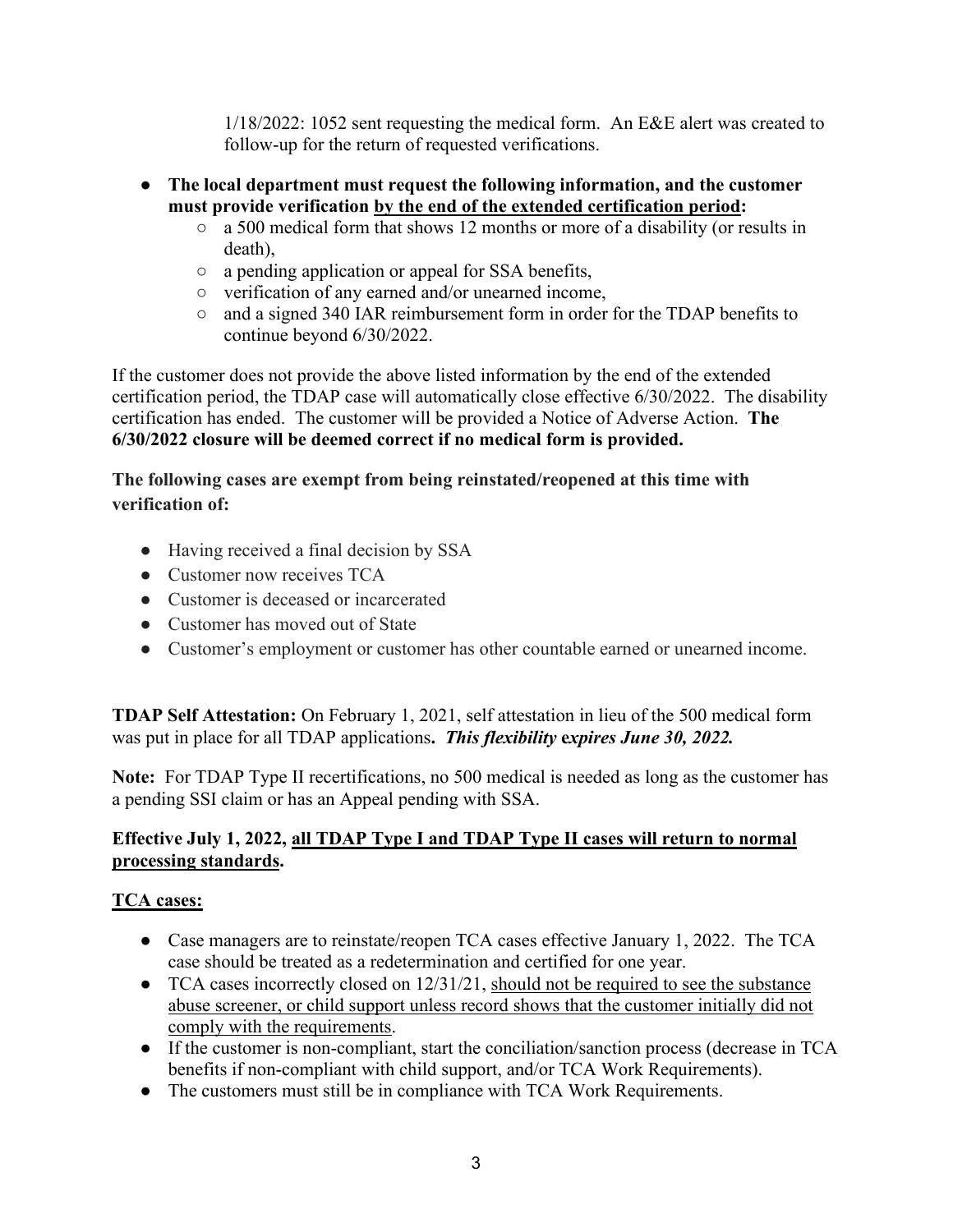- Create an E&E alert for follow-up for return of requested verifications.
- Narrate all actions taken in E&E. Use the following narration:
	- This case is part of a reinstatement/reopen project to reinstate/reopen cases that were incorrectly closed on 12/31/2021. The case is reinstated/reopened effective 1/1/2022. The case will be treated as a regular TCA redetermination and all requirements still apply.
- Upload all verifications and requests in ECM.

### **PAA cases:**

- Case managers are to reinstate/reopen PAA cases effective January 1, 2022. The PAA case should be treated as a redetermination and certified for one year.
- Create an E&E alert for follow-up for return of requested verifications
- Narrate all actions taken in E&E. Use the following narration:
	- This case is part of the reinstatement/reopen project to reinstate/reopen cases that were incorrectly closed on 12/31/2021. The case is reinstated/reopened effective 1/1/2022. The case will be treated as a regular PAA redetermination and all requirements still apply.
- Upload all verifications and requests in ECM.

These required actions will ensure accurate determination of continued eligibility for all cash program benefits, and proper notification to the customers regarding the agency's decision (continuation or closing).

### **Clarification: E&E Reinstate/Reopen Options**

- Reinstate option is used for cases that have closed within the past 30 days or cases where benefits were issued in the past 30 days.
	- Example: (Closed within 30 days/benefits issued within 30 days) Redetermination closed December 31, 2021 due to failure to return verifications. Verifications were received on January 5, 2022.
- Reopen option is used for new applications where the case ID is reused, no benefits were issued within the past 30 days, or a gap in issuance more than 30 days (SNAP and Cash).
	- Example: Customer applied on October 1, 2021, completed the application process and the case was denied appropriately. Customer re-applies on January 5, 2022. The Case Manager would use the previous SNAP case ID and reopen the case.

| Reopen option- gap in benefit issuance period |                                      |                                           |                                           |  |
|-----------------------------------------------|--------------------------------------|-------------------------------------------|-------------------------------------------|--|
| <b>SNAP</b>                                   | Cash                                 | ABD                                       | <b>LTC</b>                                |  |
| 30 days - applications<br>and redets          | 30 days - applications<br>and redets | 45 days - applications<br>4 months-redets | 45 days - applications<br>4 months-redets |  |